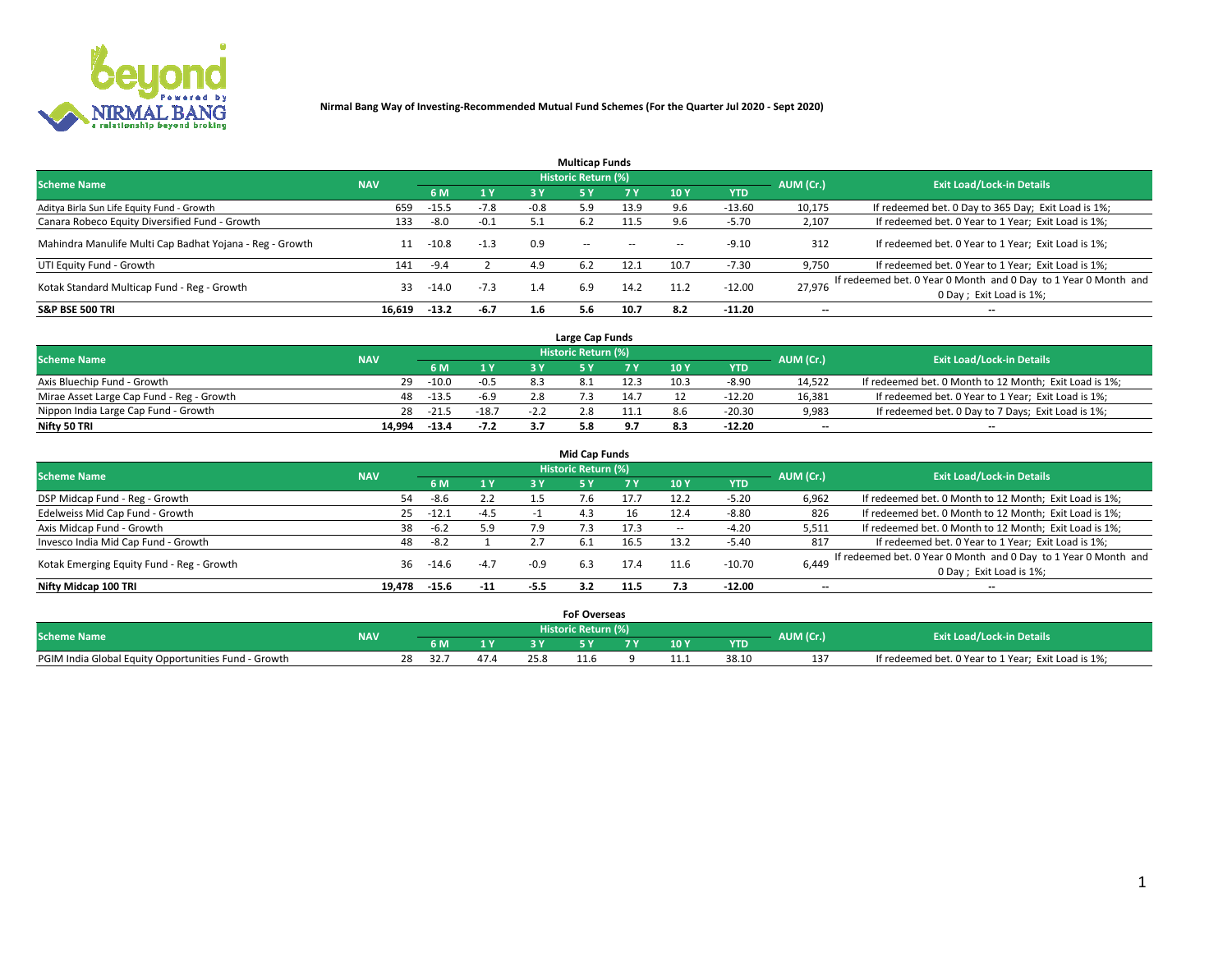

| Large & Midcap                                   |            |         |        |                |                     |      |      |            |                          |                                                      |  |  |  |  |
|--------------------------------------------------|------------|---------|--------|----------------|---------------------|------|------|------------|--------------------------|------------------------------------------------------|--|--|--|--|
| <b>Scheme Name</b>                               | <b>NAV</b> |         |        |                | Historic Return (%) |      |      |            | AUM (Cr.)                | <b>Exit Load/Lock-in Details</b>                     |  |  |  |  |
|                                                  |            | 6 M     | 1 Y    | 3 Y            |                     | 7 V  | 10Y  | <b>YTD</b> |                          |                                                      |  |  |  |  |
| Mirae Asset Emerging Bluechip Fund - Growth      | 53         | $-10.9$ | $-0.1$ | 3.9            |                     | 22.2 | 18   | $-8.30$    | 9,834                    | If redeemed bet. 0 Year to 1 Year; Exit Load is 1%;  |  |  |  |  |
| Canara Robeco Emerging Equities - Growth         | 90         | $-9.7$  | $-2.1$ | $\mathbf{A}$ . |                     | 20.4 |      | $-7.00$    | 5,162                    | If redeemed bet. 0 Year to 1 Year; Exit Load is 1%;  |  |  |  |  |
| Principal Emerging Bluechip Fund - Growth        | 98         | $-11.4$ | $-3.1$ | -0.1           | 6.7                 | 17.1 | 12.2 | $-9.30$    | 1,918                    | If redeemed bet. 0 Day to 365 Days; Exit Load is 1%; |  |  |  |  |
| Invesco India Growth Opportunities Fund - Growth | 32         | $-13.3$ | $-4.6$ |                | 5.8                 |      | 10.2 | $-11.80$   | 2,498                    | If redeemed bet. 0 Year to 1 Year; Exit Load is 1%;  |  |  |  |  |
| Sundaram Large and Mid Cap Fund - Reg - Growth   | 31         | -17.5   | $-9.5$ | 0.9            |                     | 12.5 | 8.3  | $-16.00$   | 1,113                    | If redeemed bet. 0 Day to 365 Days; Exit Load is 1%; |  |  |  |  |
| NIFTY Large Midcap 250 TRI                       | 6.646      | $-12.8$ | $-6.2$ | 0.8            |                     |      | 9.1  | -10.40     | $\overline{\phantom{a}}$ | $- -$                                                |  |  |  |  |

|                                                     |            |         |        | <b>Focused Funds</b>       |      |        |            |                          |                                                        |
|-----------------------------------------------------|------------|---------|--------|----------------------------|------|--------|------------|--------------------------|--------------------------------------------------------|
| <b>Scheme Name</b>                                  | <b>NAV</b> |         |        | <b>Historic Return (%)</b> |      |        |            | AUM (Cr.)                | <b>Exit Load/Lock-in Details</b>                       |
|                                                     |            | 6 M     | 1 Y    |                            |      | 10 Y   | <b>YTD</b> |                          |                                                        |
| Axis Focused 25 Fund - Growth                       | 28         | $-12.0$ | $-1.7$ |                            | 12.8 | $\sim$ | $-10.50$   | 10,399                   | If redeemed bet. 0 Month to 12 Month; Exit Load is 1%; |
| ICICI Prudential Focused Equity Fund - Ret - Growth | 29         | $-2.8$  | $-2.1$ |                            | g g  |        | 0.20       | 681                      | If redeemed bet. 0 Year to 1 Year; Exit Load is 1%;    |
| SBI Focused Equity Fund - Growth                    | 138        | $-11.5$ | $-3.3$ |                            | 14.2 | 13.8   | $-10.10$   | 8,962                    | If redeemed bet. 0 Year to 1 Year; Exit Load is 1%;    |
| <b>S&amp;P BSE 500 TRI</b>                          | 16.619     | $-13.2$ | $-6.7$ | .b                         | 10.7 |        | $-11.20$   | $\overline{\phantom{a}}$ | $- -$                                                  |

| <b>Small Cap Funds</b>       |            |         |         |                     |        |     |                 |            |           |                                                     |  |  |  |
|------------------------------|------------|---------|---------|---------------------|--------|-----|-----------------|------------|-----------|-----------------------------------------------------|--|--|--|
| <b>Scheme Name</b>           | <b>NAV</b> |         |         | Historic Return (%) |        |     |                 |            | AUM (Cr.) | <b>Exit Load/Lock-in Details</b>                    |  |  |  |
|                              |            | 6 M     | 1 Y     |                     |        |     | 10 <sub>Y</sub> | <b>YTD</b> |           |                                                     |  |  |  |
| HDFC Small Cap Fund - Growth |            | $-18.8$ | $-20.2$ |                     |        |     |                 | $-14.90$   | 7,511     | If redeemed bet. 0 Year to 1 Year; Exit Load is 1%; |  |  |  |
| SBI Small Cap Fund - Growth  | 50         | $-Q$ 2  |         |                     |        |     | 16.3            | $-6.50$    | 3,917     | If redeemed bet. 0 Year to 1 Year; Exit Load is 1%; |  |  |  |
| Nifty Smallcap 100 TRI       | 5.923      | $-22.6$ | $-19.4$ | $-13.2$             | $-2.1$ | 8.2 | 3.5             | $-17.30$   | $-$       | $- -$                                               |  |  |  |

| ELSS Schemes (Tax Saving u/s 80-C)           |            |         |        |                            |            |        |                          |            |                          |                                  |  |  |  |
|----------------------------------------------|------------|---------|--------|----------------------------|------------|--------|--------------------------|------------|--------------------------|----------------------------------|--|--|--|
| <b>Scheme Name</b>                           | <b>NAV</b> |         |        | <b>Historic Return (%)</b> |            |        |                          |            | AUM (Cr.)                | <b>Exit Load/Lock-in Details</b> |  |  |  |
|                                              |            | - 6 M   | 1Y     | 73 Y                       | <b>5Y</b>  | 7 Y    | 10 Y                     | <b>YTD</b> |                          |                                  |  |  |  |
| Aditya Birla Sun Life Tax Relief 96 - Growth | 30         | -9.5    | $-1.4$ |                            |            | 14.3   | oο                       | $-8.00$    | 10,101                   | Nil                              |  |  |  |
| Axis Long Term Equity Fund - Growth          | 44         | $-12.7$ | $-3.5$ | 57                         | 6.8        | 15.9   | 14.1                     | $-11.40$   | 20,292                   | Nil                              |  |  |  |
| Canara Robeco Equity Tax Saver Fund - Growth | 65         | $-6.9$  | $-0.3$ | 5.3                        | 6.4        | 12.2   | 9.9                      | $-5.20$    | 992                      | Nil                              |  |  |  |
| Invesco India Tax Plan - Growth              | 49         | $-10.3$ | $-2.4$ |                            |            | 14.1   | 11.2                     | $-8.70$    | 997                      | Nil                              |  |  |  |
| Mirae Asset Tax Saver Fund - Reg - Growth    |            | $-12.1$ | $-3.3$ | 4.4                        | $\sim$ $-$ | $\sim$ | $\overline{\phantom{a}}$ | $-9.80$    | 3,538                    | Nil                              |  |  |  |
| S&P BSE 200 TRI                              | 5,395      | $-12.9$ | $-6.3$ | 2.5                        | 5.9        | 10.7   | 8.4                      | $-11.20$   | $\overline{\phantom{a}}$ | $- -$                            |  |  |  |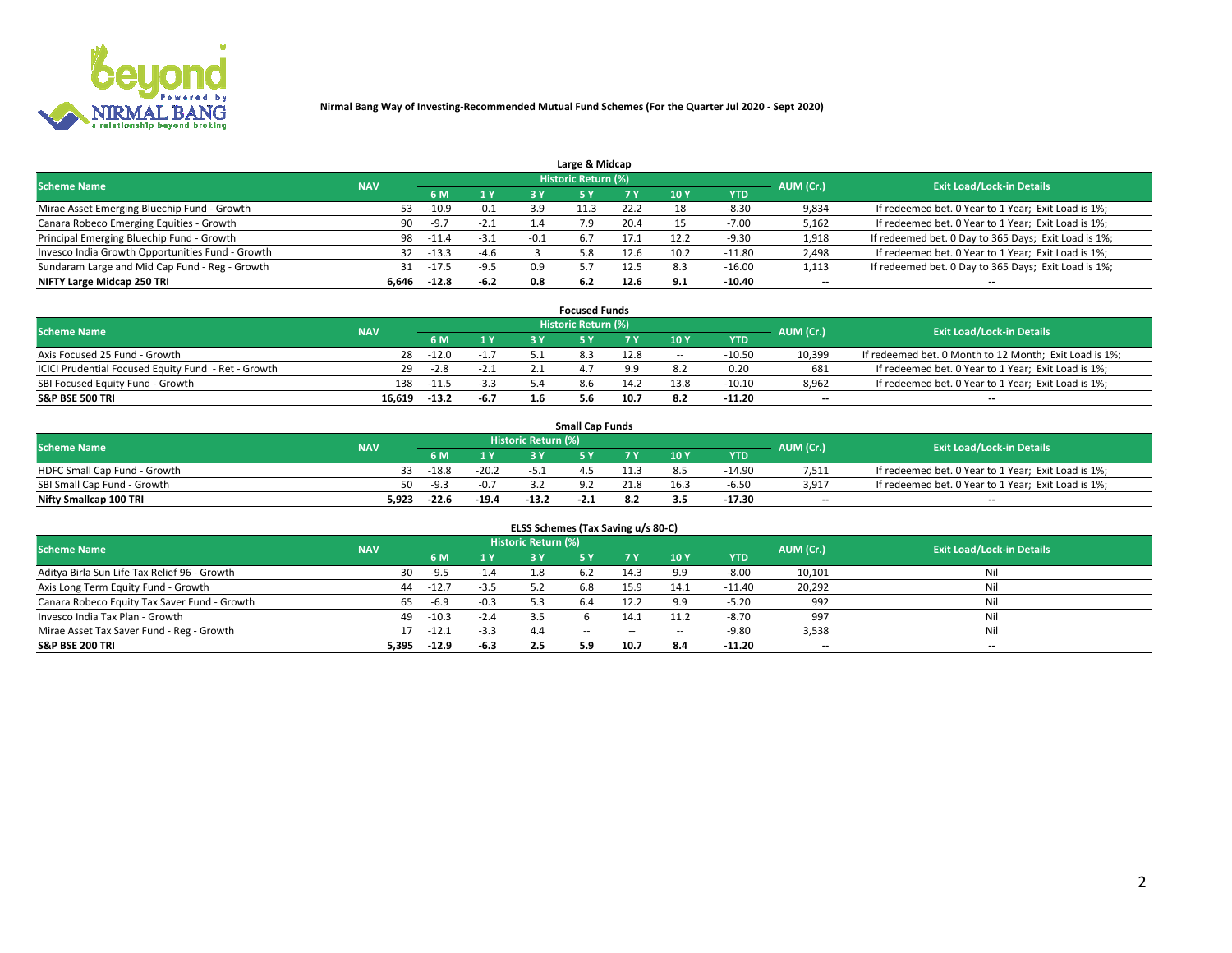

|                                                        |            |            |        |                            | <b>Solution Oriented</b> |      |                          |            |                          |                                                                             |
|--------------------------------------------------------|------------|------------|--------|----------------------------|--------------------------|------|--------------------------|------------|--------------------------|-----------------------------------------------------------------------------|
| <b>Scheme Name</b>                                     | <b>NAV</b> |            |        | <b>Historic Return (%)</b> |                          |      |                          |            | AUM (Cr.)                | <b>Exit Load/Lock-in Details</b>                                            |
|                                                        |            | <b>6 M</b> | 1 Y    | 3 Y                        |                          |      | 10Y                      | <b>YTD</b> |                          |                                                                             |
|                                                        |            |            |        |                            |                          |      |                          |            |                          | If redeemed bet. 0 Year to 1 Year; Exit Load is 3%; If redeemed bet.        |
| <b>HDFC Childrens Gift Fund</b>                        | 118        | $-7.2$     | $-2.6$ | 2.8                        | 6.8                      | 12.6 |                          | $-5.60$    |                          | 3,022 1 Year to 2 Year; Exit Load is 2%; If redeemed bet. 2 Year to 3 Year; |
|                                                        |            |            |        |                            |                          |      |                          |            |                          | Exit Load is 1%:                                                            |
| Tata Retirement Savings Fund - Moderate Plan - Reg     | 30         | $-7.3$     | 0.9    | 2.9                        |                          | 14.1 |                          | $-6.00$    | 1,087                    | If redeemed bet. 0 Month to 61 Month; Exit Load is 1%;                      |
| Tata Retirement Savings Fund - Progressive Plan - Reg  | 28         | $-10.4$    | $-1.4$ | 2.7                        | 8.2                      | 13.5 | $\overline{\phantom{a}}$ | $-9.00$    | 728                      | If redeemed bet. 0 Month to 61 Month; Exit Load is 1%;                      |
| Tata Retirement Savings Fund - Reg - Conservative Plan | 22         | 2.4        | 6.7    | 5.3                        |                          | 9.4  | --                       | 3.10       | 138                      | If redeemed bet. 0 Month to 61 Month; Exit Load is 1%;                      |
| S&P BSE 200 TRI                                        | 5,395      | $-12.9$    | $-6.3$ | 2.5                        | 5.9                      | 10.7 | 8.4                      | $-11.20$   | $\overline{\phantom{a}}$ | $- -$                                                                       |

|                                                    |            |           |                                  |       | <b>Index Fund</b> |      |      |            |                          |                                                      |
|----------------------------------------------------|------------|-----------|----------------------------------|-------|-------------------|------|------|------------|--------------------------|------------------------------------------------------|
| <b>Scheme Name</b>                                 |            | AUM (Cr.) | <b>Exit Load/Lock-in Details</b> |       |                   |      |      |            |                          |                                                      |
|                                                    | <b>NAV</b> |           | $\sqrt{1}$ $V$                   | 2 V   |                   | 7 V  | 10 Y | <b>YTD</b> |                          |                                                      |
| HDFC Index Fund-NIFTY 50 Plan                      | 97         | $-14.0$   | $-8.1$                           |       |                   |      |      | $-12.80$   | 1,622                    | If redeemed bet. 0 Day to 3 Day; Exit Load is 0.25%; |
| ICICI Prudential Nifty Next 50 Index Fund - Growth |            | $-10.8$   | $-4.5$                           | $-19$ |                   | 1.5ء |      | $-8.80$    | 729                      | Nil                                                  |
| UTI Nifty Index Fund - Growth                      | 70         | $-13.8$   | $-7.7$                           |       |                   |      |      | -12.60     | 2,362                    | Nil                                                  |
| Nifty 50 TRI                                       | 14.994     | $-13.4$   | $-7.2$                           |       |                   |      |      | $-12.20$   | $\overline{\phantom{a}}$ | $- -$                                                |

|                                       |            |         |        |                            | <b>Contra/Value Fund</b> |      |     |            |                          |                                                     |
|---------------------------------------|------------|---------|--------|----------------------------|--------------------------|------|-----|------------|--------------------------|-----------------------------------------------------|
| <b>Scheme Name</b>                    | <b>NAV</b> |         |        | <b>Historic Return (%)</b> |                          |      |     |            | AUM (Cr.)                | <b>Exit Load/Lock-in Details</b>                    |
|                                       |            |         | 1 V    |                            |                          | 7 V  | 10Y | <b>YTD</b> |                          |                                                     |
| Invesco India Contra Fund - Growth    | 46         | $-8.7$  | -2.2   |                            |                          | 16.7 |     | $-6.30$    | 4,662                    | If redeemed bet. 0 Year to 1 Year; Exit Load is 1%; |
| UTI Value Opportunities Fund - Growth | 58.        | $-12.3$ | $-3.9$ |                            |                          |      |     | $-10.30$   | 4,017                    | If redeemed bet. 0 Year to 1 Year; Exit Load is 1%; |
| <b>S&amp;P BSE 500 TRI</b>            | 16.619     | $-13.2$ | $-6.7$ |                            |                          | 10.7 |     | $-11.20$   | $\overline{\phantom{a}}$ | $- -$                                               |

| Sector/Thematic                                                           |            |         |         |                            |            |                          |                          |            |                          |                                                                              |  |  |  |
|---------------------------------------------------------------------------|------------|---------|---------|----------------------------|------------|--------------------------|--------------------------|------------|--------------------------|------------------------------------------------------------------------------|--|--|--|
| <b>Scheme Name</b>                                                        | <b>NAV</b> |         |         | <b>Historic Return (%)</b> |            |                          |                          |            | AUM (Cr.)                | <b>Exit Load/Lock-in Details</b>                                             |  |  |  |
|                                                                           |            | 6 M     | 1 Y     | 3 Y                        | 5 Y        |                          | 10Y                      | <b>YTD</b> |                          |                                                                              |  |  |  |
| Canara Robeco Consumer Trends Fund - Reg - Growth                         | 39         | $-9.1$  | 2.2     | 4.8                        |            | 13.7                     | 11.8                     | $-7.60$    | 372                      | If redeemed bet. 0 Year to 1 Year; Exit Load is 1%;                          |  |  |  |
| Mirae Asset Great Consumer Fund - Growth                                  | 33         | -13.9   | $-1.3$  | 4.2                        | 8.2        | 14.2                     | $\overline{\phantom{a}}$ | $-11.20$   | 940                      | If redeemed bet. 0 Year to 1 Year; Exit Load is 1%;                          |  |  |  |
| <b>ICICI Prudential Technology Fund - Growth</b>                          | 61         | 0.4     | 3.1     |                            | 9.1        | 16                       | 14.5                     | 5.40       | 379                      | If redeemed bet. 0 Day to 15 Day; Exit Load is 1%;                           |  |  |  |
| Nippon India Pharma Fund - Growth                                         | 194        | 24.7    | 36.1    | 13.1                       | 6.8        | 14.8                     | 13.7                     | 27.30      | 3,093                    | If redeemed bet. 0 Month and 0 Day to 1 Month and 0 Day; Exit<br>Load is 1%: |  |  |  |
| BNP Paribas India Consumption Fund - Reg - Growth                         | 12         | $-6.6$  |         | $\sim$ $-$                 | $\sim$ $-$ | $\overline{\phantom{m}}$ | $\overline{\phantom{a}}$ | $-4.10$    | 525                      | If redeemed bet. 0 Month to 12 Month; Exit Load is 1%;                       |  |  |  |
| ICICI Prudential Banking and Financial Services Fund - Retail -<br>Growth | 48         | -31.    | $-27.9$ | $-6.2$                     | 4.5        | 12.3                     | 11.3                     | $-30.60$   | 2,538                    | If redeemed bet. 0 Day to 15 Day; Exit Load is 1%;                           |  |  |  |
| <b>S&amp;P BSE 500 TRI</b>                                                | 16.619     | $-13.2$ | $-6.7$  | 1.6                        | 5.6        | 10.7                     | 8.2                      | $-11.20$   | $\overline{\phantom{a}}$ | $- -$                                                                        |  |  |  |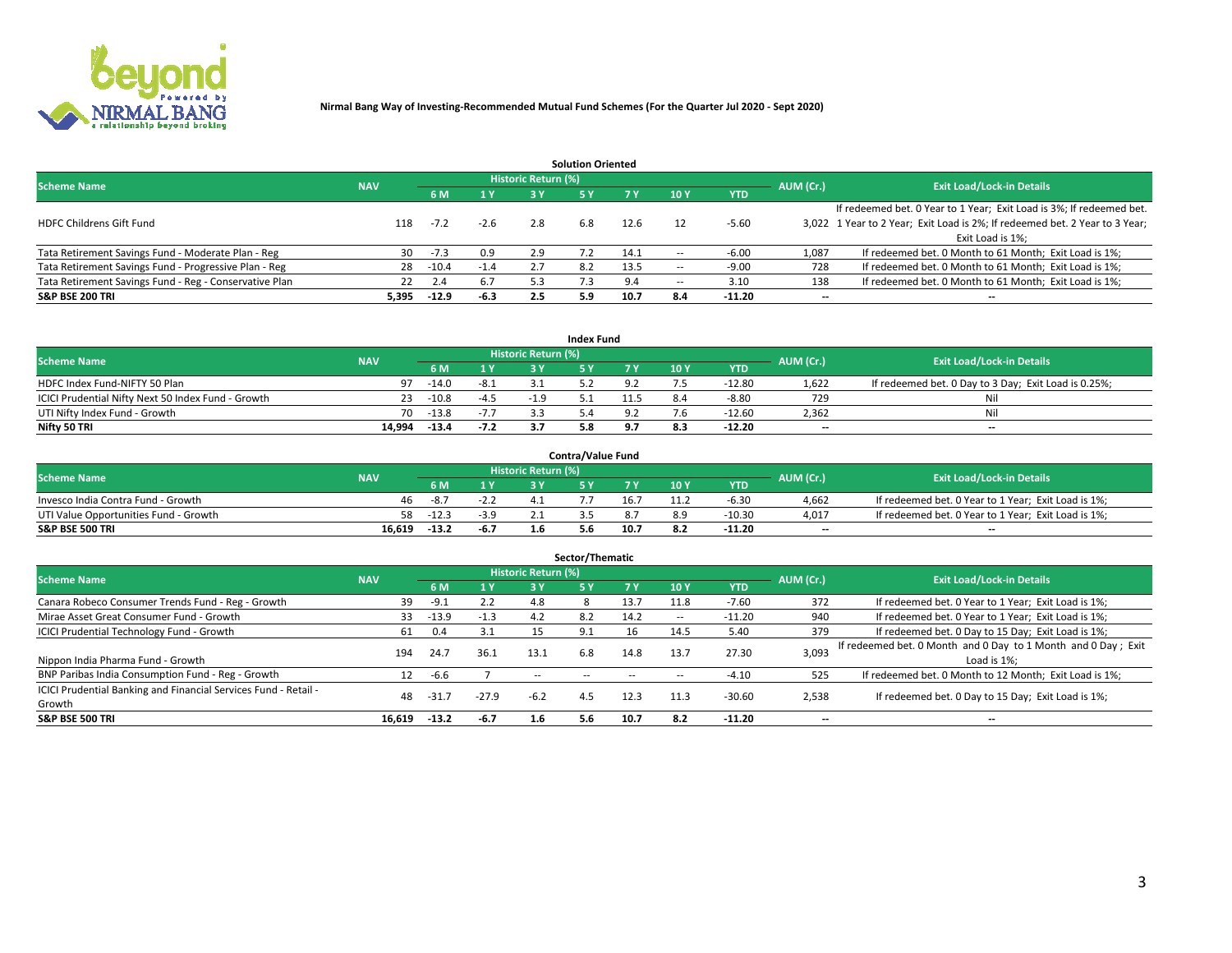

| <b>Dynamic Asset Allocation Funds</b>                   |            |        |        |     |     |           |                                  |            |                          |                                                          |  |  |  |  |
|---------------------------------------------------------|------------|--------|--------|-----|-----|-----------|----------------------------------|------------|--------------------------|----------------------------------------------------------|--|--|--|--|
| <b>Scheme Name</b>                                      | <b>NAV</b> |        |        |     |     | AUM (Cr.) | <b>Exit Load/Lock-in Details</b> |            |                          |                                                          |  |  |  |  |
|                                                         |            | 6 M    | 1 Y    |     |     |           | 10 <sub>Y</sub>                  | <b>YTD</b> |                          |                                                          |  |  |  |  |
| ICICI Prudential Balanced Advantage Fund - Reg - Growth | 36         | -6.3   | 0.4    | 4.6 | 6.7 |           | 10.6                             | $-5.50$    | 25,409                   | If redeemed bet. 0 Year to 1 Year; Exit Load is 1%;      |  |  |  |  |
| Invesco India Dynamic Equity Fund - Growth              | 29         | $-5.2$ | $-1.9$ | 2.4 |     | 10.5      | 8.8                              | $-4.90$    | 741                      | If redeemed bet. 0 Month to 3 Month; Exit Load is 0.25%; |  |  |  |  |
| Nippon India Balanced Advantage Fund - Growth           | 89         | $-6.7$ |        | 2.4 | 4.9 | 10.3      | 8.9                              | $-5.60$    | 2,782                    | If redeemed bet. 0 Month to 12 Month; Exit Load is 1%;   |  |  |  |  |
| SBI Dynamic Asset Allocation Fund - Reg - Growth        | 13.        | $-8.9$ | $-4.2$ |     |     | $\sim$    | $\overline{\phantom{a}}$         | -7.80      | 576                      | If redeemed bet. 0 Month to 12 Month; Exit Load is 1%;   |  |  |  |  |
| NIFTY 50 Hybrid Composite Debt 65:35 Index              | 10.167     | $-4.7$ | 0.8    | 6.1 |     | 9.9       | 8.9                              | $-3.80$    | $\overline{\phantom{a}}$ |                                                          |  |  |  |  |

|                                                 |            |                                  |        |     | <b>Hybrid Aggressive</b> |        |      |            |                          |                                                        |
|-------------------------------------------------|------------|----------------------------------|--------|-----|--------------------------|--------|------|------------|--------------------------|--------------------------------------------------------|
| <b>Scheme Name</b>                              | AUM (Cr.)  | <b>Exit Load/Lock-in Details</b> |        |     |                          |        |      |            |                          |                                                        |
|                                                 | <b>NAV</b> | 6 M                              | 1 Y    |     |                          |        | 10Y  | <b>YTD</b> |                          |                                                        |
| Canara Robeco Equity Hybrid Fund - Growth       | 164        | $-4.2$                           | 3.4    |     |                          |        | 10.8 | $-2.30$    | 3,041                    | If redeemed bet. 0 Year to 1 Year; Exit Load is 1%;    |
| SBI Equity Hybrid Fund - Growth                 | 135        | $-8.7$                           | $-1.9$ |     |                          | 12.8   | 10.4 | $-7.70$    | 30,192                   | If redeemed bet. 0 Month to 12 Month; Exit Load is 1%; |
| Mirae Asset Hybrid - Equity Fund - Reg - Growth |            | -8.1                             | $-2.3$ | 4.4 | $\sim$ $\sim$            | $\sim$ | --   | -6.90      | 3,468                    | If redeemed bet. 0 Year to 1 Year; Exit Load is 1%;    |
| ICICI Prudential Equity & Debt Fund - Growth    | 124        | $-12.8$                          | $-7.9$ |     |                          | $-1.8$ |      | $-11.30$   | 17,615                   | If redeemed bet. 0 Year to 1 Year; Exit Load is 1%;    |
| NIFTY 50 Hybrid Composite Debt 65:35 Index      | 10.167     | $-4.7$                           | 0.8    |     |                          | 9.9    |      | $-3.80$    | $\overline{\phantom{a}}$ | $- -$                                                  |

| <b>Arbitrage Fund</b>                      |            |           |     |                     |  |        |        |            |           |                                                          |  |  |  |  |
|--------------------------------------------|------------|-----------|-----|---------------------|--|--------|--------|------------|-----------|----------------------------------------------------------|--|--|--|--|
| <b>Scheme Name</b>                         | <b>NAV</b> |           |     | Historic Return (%) |  |        |        |            | AUM (Cr.) | <b>Exit Load/Lock-in Details</b>                         |  |  |  |  |
|                                            |            | L M.      | 3 M | 6 M                 |  |        |        | <b>YTD</b> |           |                                                          |  |  |  |  |
| IDFC Arbitrage Fund - Reg - Growth         |            | 25<br>1.0 |     |                     |  |        |        | 4.20       | 8,237     | If redeemed bet. 0 Month to 1 Month; Exit Load is 0.25%; |  |  |  |  |
| Kotak Equity Arbitrage Fund - Reg - Growth | 28         | 0.7       |     | 48                  |  |        |        | 4.90       | 15,854    | If redeemed bet. 0 Day to 30 Day; Exit Load is 0.25%;    |  |  |  |  |
| Tata Arbitrage Fund - Reg - Growth         |            | 1.8       |     | 59                  |  | $\sim$ | $\sim$ | 5.90       | 2,062     | If redeemed bet. 0 Day to 30 Day; Exit Load is 0.25%;    |  |  |  |  |
| Nippon India Arbitrage Fund - Growth       |            | 20<br>l.6 | 4.4 |                     |  |        |        | 5.10       | 7.847     | If redeemed bet. 0 Month to 1 Month; Exit Load is 0.25%; |  |  |  |  |

|                                                     |            |     |     |                            | Overnight Fund |     |                          |                 |           |                                  |
|-----------------------------------------------------|------------|-----|-----|----------------------------|----------------|-----|--------------------------|-----------------|-----------|----------------------------------|
| <b>Scheme Name</b>                                  | <b>NAV</b> |     |     | <b>Historic Return (%)</b> |                |     | <b>YTM</b>               | Avg             | AUM (Cr.) | <b>Exit Load/Lock-in Details</b> |
|                                                     |            | 1 W | 2 W | 1 M                        | 3 M            | 1 Y |                          | <b>Maturity</b> |           |                                  |
| Aditya Birla Sun Life Overnight Fund - Reg - Growth | 1,087      | 2.9 | 2.9 | 2.8                        | 2.9            |     | 3.17                     |                 | 7,621     | Nil                              |
| HDFC Overnight Fund - Growth                        | 2,979      | 2.9 | 2.9 | 2.8                        | 2.8            |     | 3.1418                   | 0.00            | 13,989    | Nil                              |
| ICICI Prudential Overnight Fund - Reg - Growth      | 109        | 2.9 | 2.9 | 2.8                        | 2.8            |     | 3.12                     |                 | 10,011    | Nil                              |
| Nippon India Overnight Fund - Reg - Growth          | 108        |     |     | 2.8                        |                |     | 3.09                     | 0.00            | 5,363     | Nil                              |
| Kotak Overnight Fund - Reg - Growth                 | 1,074      | 2.9 | 2.9 | 2.8                        | 2.8            |     | 3.14415                  | 0.00            | 6,183     | Nil                              |
| <b>CRISIL Liquid Fund Index</b>                     | $- -$      | 4.0 |     | 4.2                        | 4.8            | 5.7 | $\overline{\phantom{a}}$ | --              | $-$       | $- -$                            |

### **Overnight Fund**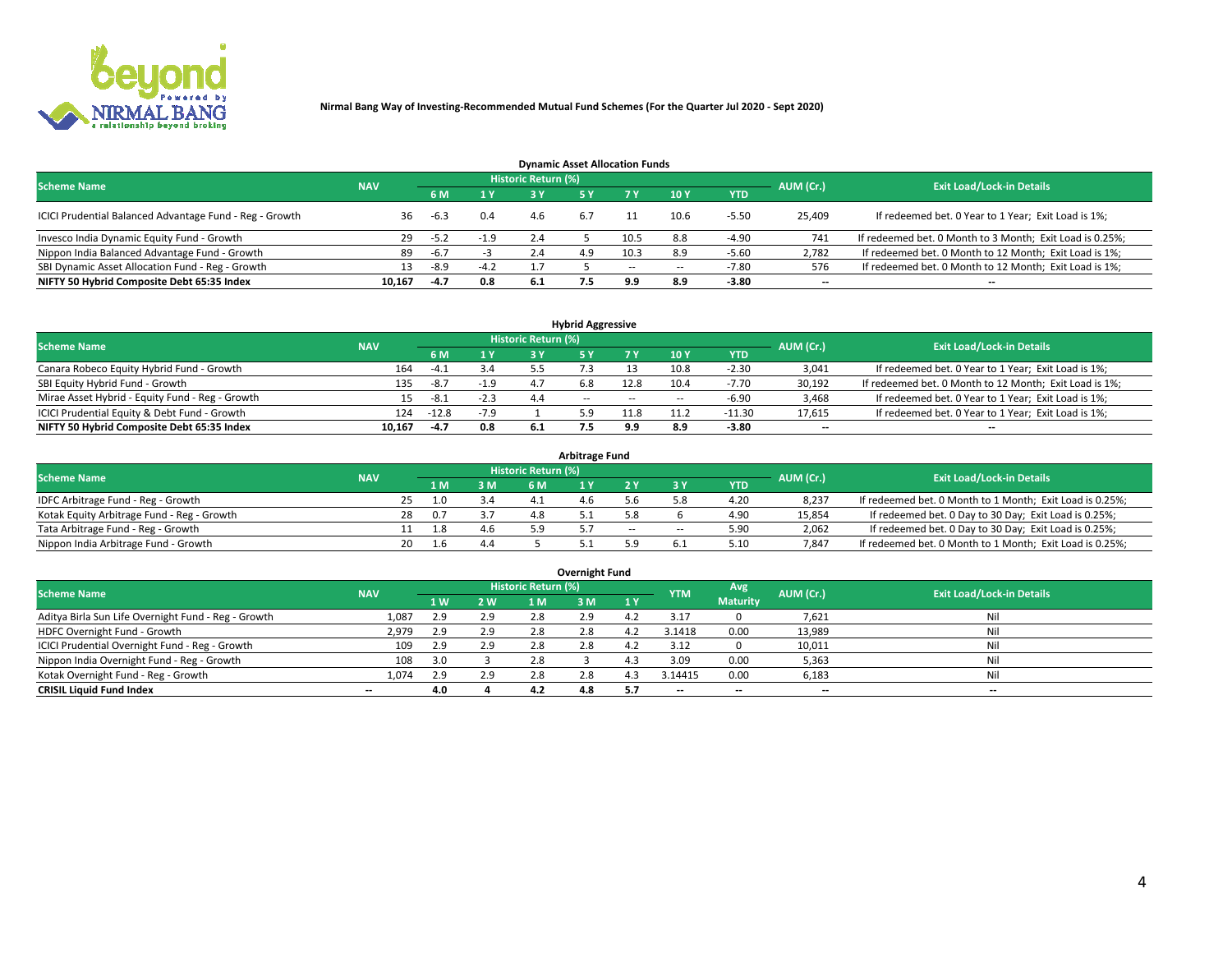

|                                                  |            |     |     |                            | <b>Liquid Funds</b> |     |            |                 |                          |                                  |
|--------------------------------------------------|------------|-----|-----|----------------------------|---------------------|-----|------------|-----------------|--------------------------|----------------------------------|
| <b>Scheme Name</b>                               | <b>NAV</b> |     |     | <b>Historic Return (%)</b> |                     |     | <b>YTM</b> | Avg             | AUM (Cr.)                | <b>Exit Load/Lock-in Details</b> |
|                                                  |            | 1 W | 2 W | 1 M                        | : M                 | 1Y  |            | <b>Maturity</b> |                          |                                  |
| Aditya Birla Sun Life Liquid Fund - Reg - Growth | 322        |     | 3.4 |                            |                     |     | 3.67       | 0.14            | 36,679                   | *Ref Footnote                    |
| ICICI Prudential Liquid Fund - Reg - Growth      | 296        | 3.5 | 3.3 | 3.8                        | 4.O                 |     | 4.07       | $\sim$ $-$      | 57,335                   | *Ref Footnote                    |
| Kotak Liquid Fund - Reg - Growth                 | 4,051      | 3.5 | 3.3 |                            | 4.3                 |     | 3.42929    | 0.12            | 36,040                   | *Ref Footnote                    |
| Nippon India Liquid Fund - Growth                | 4,889      | 3.4 | 3.2 | 3.8                        | 4.                  |     | 3.57       | 0.15            | 30,604                   | *Ref Footnote                    |
| Mahindra Manulife Liquid Fund - Reg - Growth     | 1,299      | 3.6 | 3.3 | 3.8                        |                     |     | 3.61       | 0.15            | 2,144                    | *Ref Footnote                    |
| <b>CRISIL Liquid Fund Index</b>                  | $- -$      | 4.0 |     | 4.2                        | 4.8                 | 5.7 | $- -$      | $- -$           | $\overline{\phantom{a}}$ | $\hspace{0.05cm} \cdots$         |

|                                              |            |     |      |                            | <b>Ultra Short Fund</b> |        |            |                 |                          |                                  |
|----------------------------------------------|------------|-----|------|----------------------------|-------------------------|--------|------------|-----------------|--------------------------|----------------------------------|
| <b>Scheme Name</b>                           | <b>NAV</b> |     |      | <b>Historic Return (%)</b> |                         |        | <b>YTM</b> | Avg             | AUM (Cr.)                | <b>Exit Load/Lock-in Details</b> |
|                                              |            | 1 M | 3 M  | 6 M                        |                         |        |            | <b>Maturity</b> |                          |                                  |
| HDFC Ultra Short Term Fund - Reg - Growth    |            | 9.9 | 10.7 |                            |                         | $\sim$ | 4.90271    | 0.44            | 7.697                    | Nil                              |
| L&T Ultra Short Term Fund - Growth           |            | 6.2 |      |                            |                         |        |            | 0.45            | 1.960                    | Ni                               |
| <b>NIFTY Ultra Short Duration Debt Index</b> | 4,145      | 6.3 | 7.6  | 6.8                        |                         | כ. ו   | $-$        | $- -$           | $\overline{\phantom{a}}$ | $\overline{\phantom{a}}$         |

| <b>Money Market Fund</b>                                |            |     |      |                     |            |       |                          |                                  |                          |                          |  |  |  |  |
|---------------------------------------------------------|------------|-----|------|---------------------|------------|-------|--------------------------|----------------------------------|--------------------------|--------------------------|--|--|--|--|
| <b>Scheme Name</b>                                      | <b>NAV</b> |     |      | Historic Return (%) | <b>YTM</b> | Avg   | AUM (Cr.)                | <b>Exit Load/Lock-in Details</b> |                          |                          |  |  |  |  |
|                                                         |            | 1 M | 3 M  | 6 M                 |            | 3 Y   |                          | <b>Maturity</b>                  |                          |                          |  |  |  |  |
| Aditya Birla Sun Life Money Manager Fund - Reg - Growth | 277        | 9.2 | 10.9 | 8.7                 |            |       | 4.45                     | 0.58                             | 9,214                    | Nil                      |  |  |  |  |
| HDFC Money Market Fund - Growth                         | 4,298      | 9.0 | 11.6 | 87                  |            |       | 4.52615                  | 0.63                             | 8,422                    | Nil                      |  |  |  |  |
| Tata Money Market Fund - Reg - Growth                   | 3,536      | 8.2 | 10.4 |                     |            |       | 4.59475                  | 0.52                             | 424                      | Nil                      |  |  |  |  |
| <b>CRISIL Liquid Fund Index</b>                         | $- -$      | 4.2 | 4.8  |                     |            | $- -$ | $\overline{\phantom{a}}$ | $- -$                            | $\overline{\phantom{a}}$ | $\overline{\phantom{a}}$ |  |  |  |  |

|                                       |            |       |     |                     | <b>Short Term Fund</b> |    |      |                 |           |                                  |
|---------------------------------------|------------|-------|-----|---------------------|------------------------|----|------|-----------------|-----------|----------------------------------|
| <b>Scheme Name</b>                    | <b>NAV</b> |       |     | Historic Return (%) |                        |    | YTM  | Avg             | AUM (Cr.) | <b>Exit Load/Lock-in Details</b> |
|                                       |            | 1 M . | 3 M | 6 M                 |                        | 2V |      | <b>Maturity</b> |           |                                  |
| HDFC Short Term Debt Fund - Growth    |            | 32.0  | 24  | 14.6                |                        |    |      | 3.46            | 11,138    | M                                |
| Nippon India Short Term Fund - Growth | 39         | 24.2  |     |                     | 10.5                   |    | 5.86 |                 | 6,825     | N                                |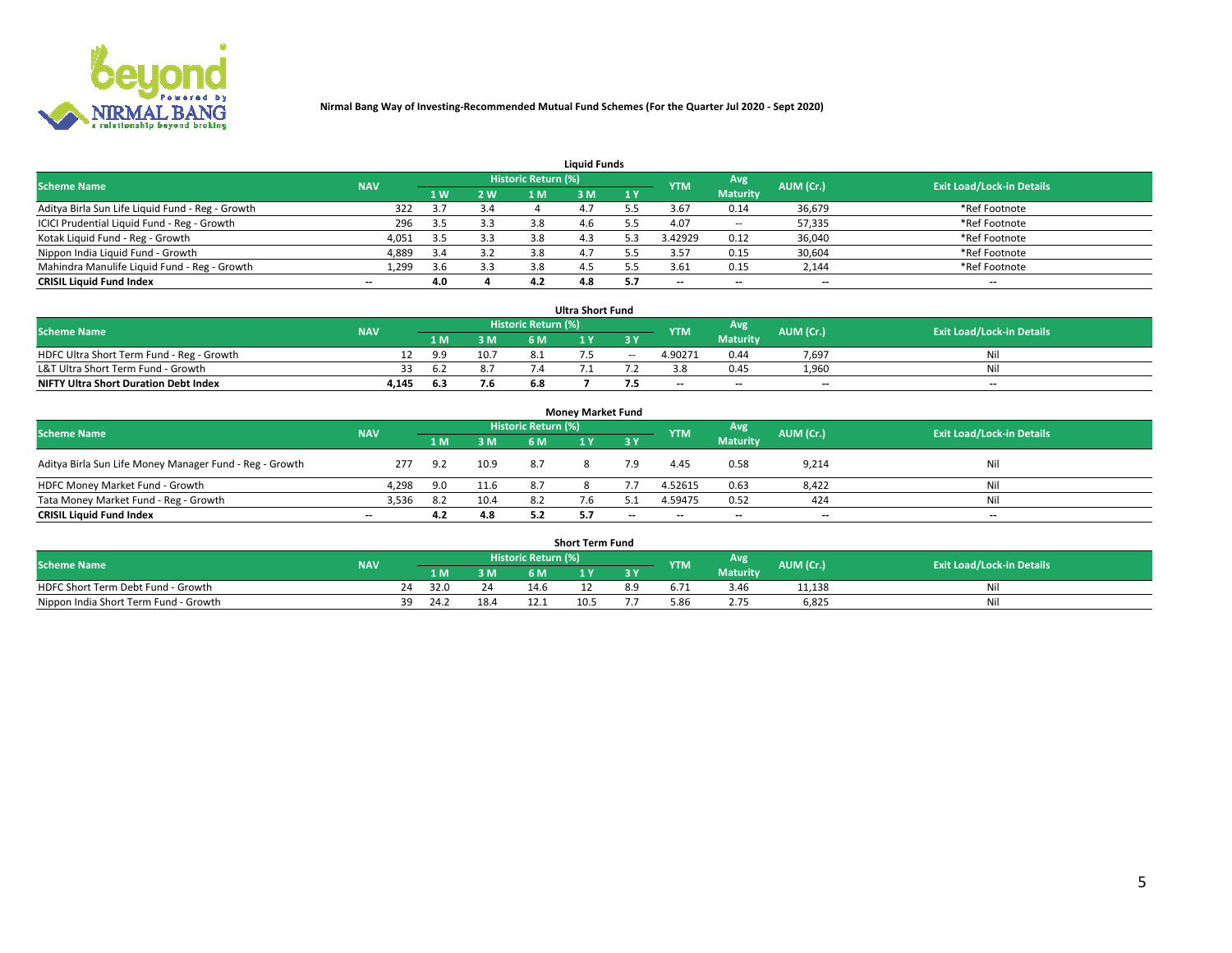

|                                           |            |      |      |                            | <b>Low Duration Fund</b> |            |                 |           |                                  |
|-------------------------------------------|------------|------|------|----------------------------|--------------------------|------------|-----------------|-----------|----------------------------------|
| <b>Scheme Name</b>                        | <b>NAV</b> |      |      | <b>Historic Return (%)</b> |                          | <b>YTM</b> | Avg             | AUM (Cr.) | <b>Exit Load/Lock-in Details</b> |
|                                           |            | 1 M. | 3 M  |                            |                          |            | <b>Maturity</b> |           |                                  |
| Axis Treasury Advantage Fund - Growth     | 2.330      | 14.9 | 13.6 | 94                         | 8.8                      |            | 1.06            | 4,955     | Nil                              |
| Canara Robeco Savings Fund - Reg - Growth |            | 11.6 | 11.9 |                            |                          | 4.62       | $- -$           | 1,049     | Nil                              |
| IDFC Low Duration Fund - Reg - Growth     | 29         | 14.5 |      |                            | .                        | 4.12       | 1.01            | 4,575     | Nil                              |

| <b>Banking &amp; PSU Bond Funds</b>                 |            |     |      |      |                     |  |  |            |                 |           |                                  |  |  |  |
|-----------------------------------------------------|------------|-----|------|------|---------------------|--|--|------------|-----------------|-----------|----------------------------------|--|--|--|
| <b>Scheme Name</b>                                  | <b>NAV</b> |     |      |      | Historic Return (%) |  |  | <b>YTM</b> | Avg             | AUM (Cr.) | <b>Exit Load/Lock-in Details</b> |  |  |  |
|                                                     |            |     | 1 M  | 3 M  | 6 M                 |  |  |            | <b>Maturity</b> |           |                                  |  |  |  |
| HDFC Banking and PSU Debt Fund - Reg - Growth       |            |     | 28.9 | 22.3 |                     |  |  | 6.41       | 3.33            | 6.416     | Ni                               |  |  |  |
| Kotak Banking and PSU Debt Fund - Reg - Growth      |            | 49. | 27.7 | 23.6 | 14.2                |  |  | 6.11069    | 4.73            | 7,146     | Ni                               |  |  |  |
| Nippon India Banking & PSU Debt Fund - Reg - Growth |            | 16  | 25.2 | 23.4 |                     |  |  |            | 3.27            | 5,211     | Ni                               |  |  |  |

| <b>Corporate Bond Funds</b>                         |            |      |      |                            |      |  |            |          |           |                                                         |  |  |  |  |
|-----------------------------------------------------|------------|------|------|----------------------------|------|--|------------|----------|-----------|---------------------------------------------------------|--|--|--|--|
| <b>Scheme Name</b>                                  | <b>NAV</b> |      |      | <b>Historic Return (%)</b> |      |  | <b>YTM</b> | Avg      | AUM (Cr.) | <b>Exit Load/Lock-in Details</b>                        |  |  |  |  |
|                                                     |            |      | 3 M  | 6 M.                       |      |  |            | Maturity |           |                                                         |  |  |  |  |
| ICICI Prudential Corporate Bond Fund - Reg - Growth |            | 27.5 | 23.5 |                            |      |  |            | 3.60     | 15.799    | Nil                                                     |  |  |  |  |
| L&T Triple Ace Bond Fund - Reg - Growth             | 56         | 31.6 | 35.4 | 20.3                       |      |  |            | 8.15     | 3,871     | If redeemed bet. 0 Month to 3 Month; Exit Load is 0.5%; |  |  |  |  |
| Kotak Corporate Bond Fund - Std - Growth            | 2.810      | 24.2 | 18.7 |                            | 10.6 |  | 5.33287    | 2.09     | 4.607     | Nil                                                     |  |  |  |  |

| <b>Credit Risk Fund</b>                    |            |    |      |      |                            |      |       |            |                 |           |                                                           |  |  |
|--------------------------------------------|------------|----|------|------|----------------------------|------|-------|------------|-----------------|-----------|-----------------------------------------------------------|--|--|
| <b>Scheme Name</b>                         | <b>NAV</b> |    |      |      | <b>Historic Return (%)</b> |      |       | <b>YTM</b> | Avg             | AUM (Cr.) | <b>Exit Load/Lock-in Details</b>                          |  |  |
|                                            |            |    | 1 M  | 3M   | 6 M                        |      | 73 Y. |            | <b>Maturity</b> |           |                                                           |  |  |
| ICICI Prudential Credit Risk Fund - Growth |            | 22 | 28.0 | 14.7 | 10.1                       | 10.2 | و.י   | 8.96       | 2.41            | 6,562     | If redeemed bet. 0 Year to 1 Year; Exit Load is 1%;       |  |  |
| HDFC Credit Risk Debt Fund - Reg - Growth  |            |    | 39.7 | 16.4 | 10.1                       | 9.4  | 7.2   | 10.0516    | 3.02            | 6,309     | If redeemed bet. 0 Month to 12 Month; Exit Load is 1%; If |  |  |
|                                            |            |    |      |      |                            |      |       |            |                 |           | redeemed bet. 12 Month to 18 Month; Exit Load is 0.5%;    |  |  |
|                                            |            |    |      |      |                            |      |       |            |                 |           | If redeemed bet. 0 Month to 12 Month; Exit Load is 3%; If |  |  |
| SBI Credit Risk Fund - Growth              |            | 33 | 25.3 | 15   |                            | 8.7  | 6.7   | 8.33       | 2.65            | 3,895     | redeemed bet. 12 Month to 24 Month; Exit Load is 1.5%; If |  |  |
|                                            |            |    |      |      |                            |      |       |            |                 |           | redeemed bet. 24 Month to 36 Month; Exit Load is 0.75%;   |  |  |

| <b>Floater Fund</b>                      |            |  |     |     |                     |  |    |      |                 |           |                                                         |  |
|------------------------------------------|------------|--|-----|-----|---------------------|--|----|------|-----------------|-----------|---------------------------------------------------------|--|
| <b>Scheme Name</b>                       | <b>NAV</b> |  |     |     | Historic Return (%) |  |    | YTM  | Avg             | AUM (Cr.) | <b>Exit Load/Lock-in Details</b>                        |  |
|                                          |            |  | l M | 3 M | 6 M                 |  | 2V |      | <b>Maturity</b> |           |                                                         |  |
| Nippon India Floating Rate Fund - Growth |            |  | 28. |     |                     |  |    | b.b. | 2.90            | 11.636    | If redeemed bet. 0 Month to 1 Month; Exit Load is 0.5%; |  |